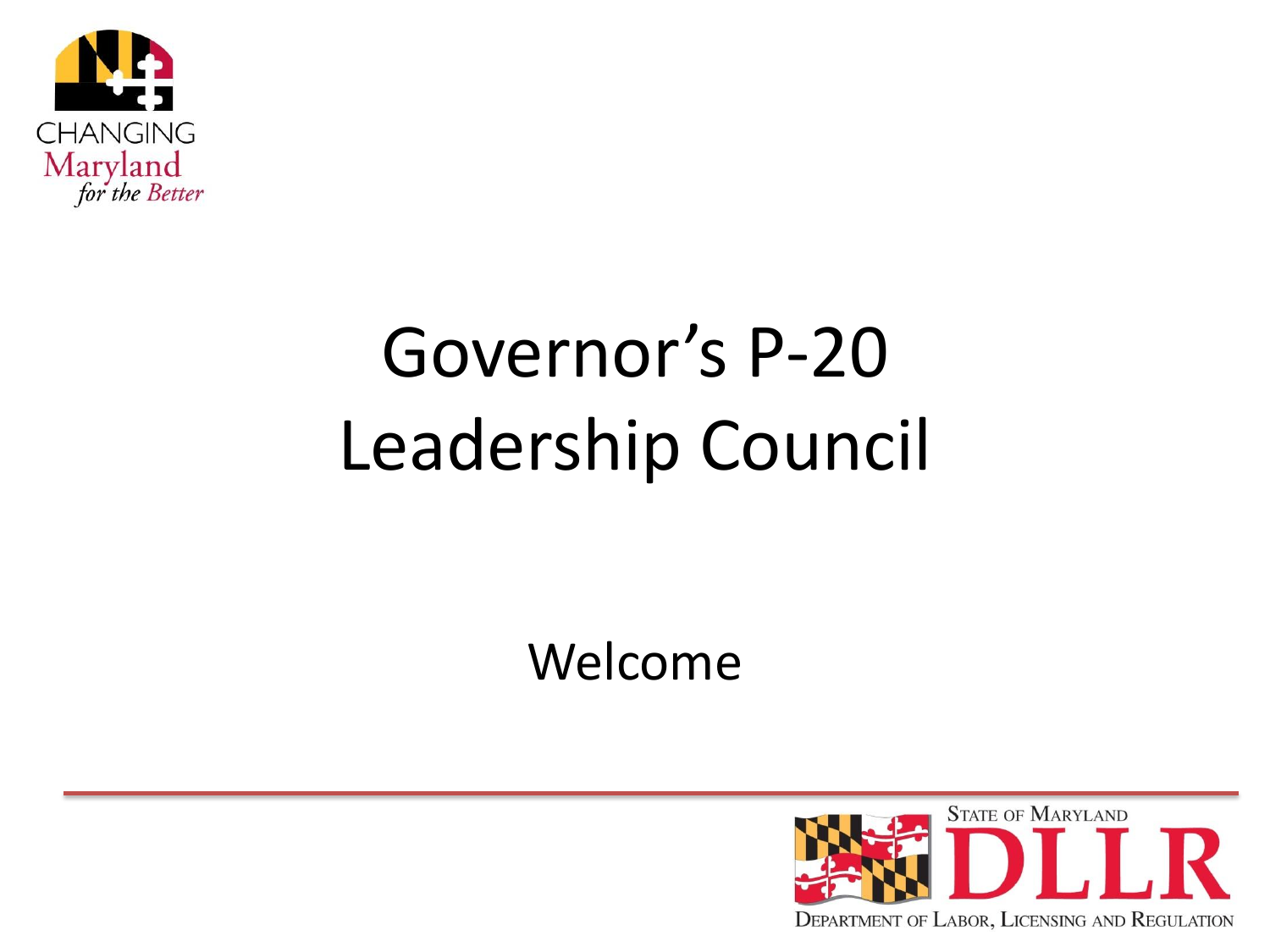

### What is the "P" in P-20?

"P" stands for Pre-school

- A K-16 system integrates a student's education from kindergarten through a four-year college degree.
- A P-16 system integrates a student's education beginning in preschool (as early as 3 years old) through a four-year college degree.
- A P-20 system expands the P-16 system to include graduate school education.

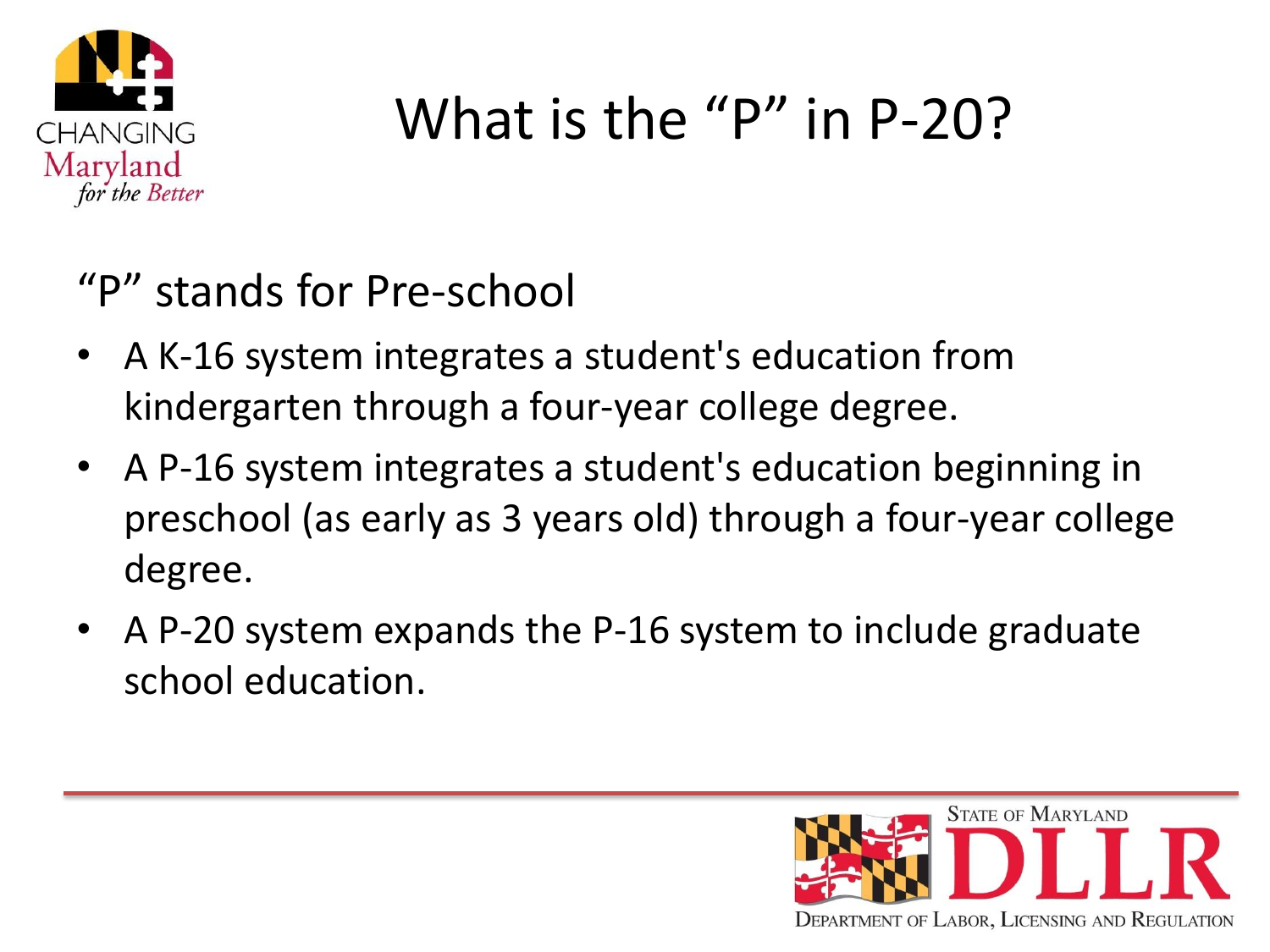

## Council Mission

The Council is a partnership between the State, educators, and the business community to better prepare Maryland students for the jobs of the 21<sup>st</sup> century while enhancing the State's economic competitiveness by creating a workforce with 21st century skills.

The Council also ensures that college and career readiness and college completion strategies for Maryland students are implemented.

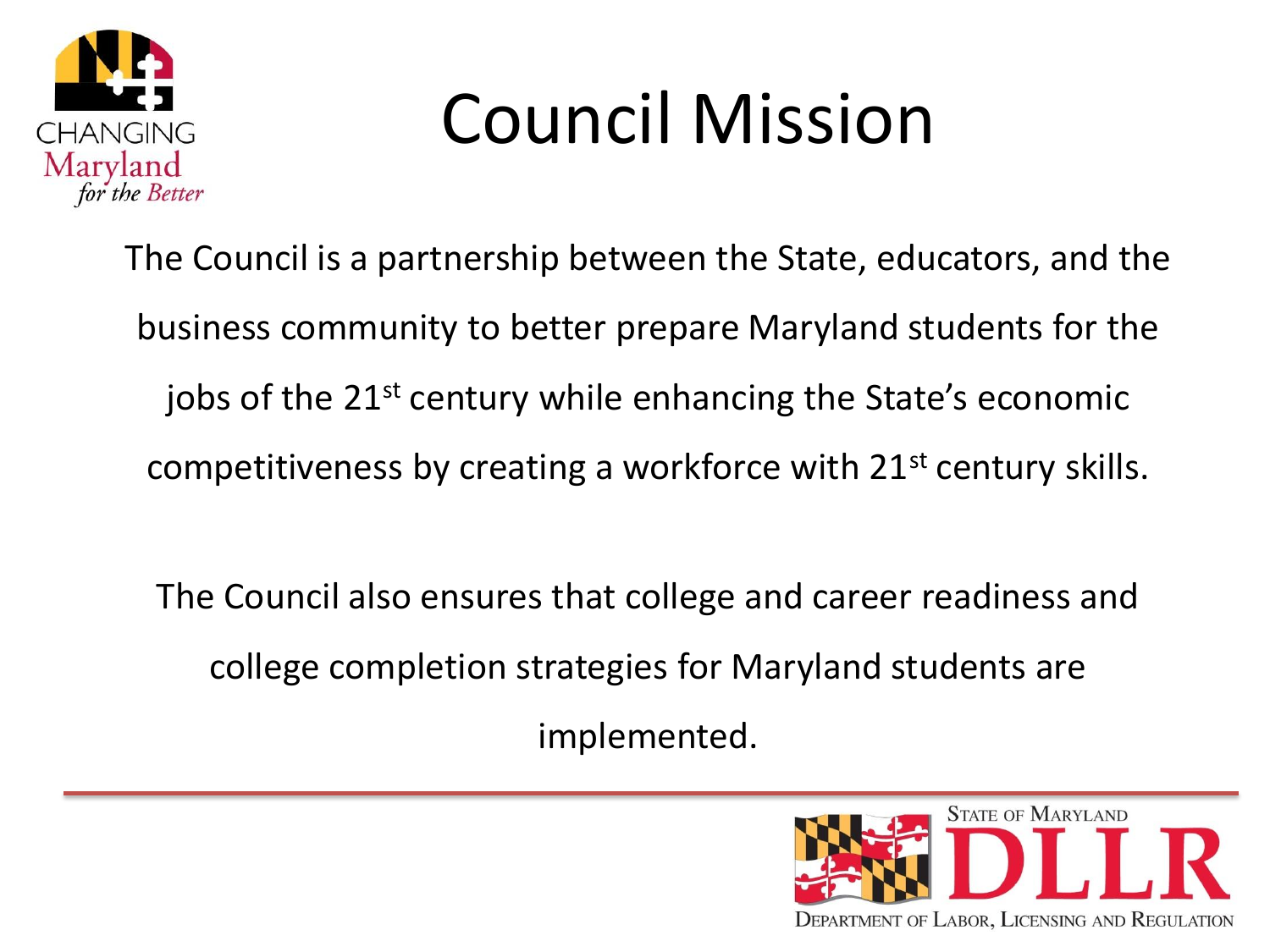

### Introduction of Council Members And Executive Committee

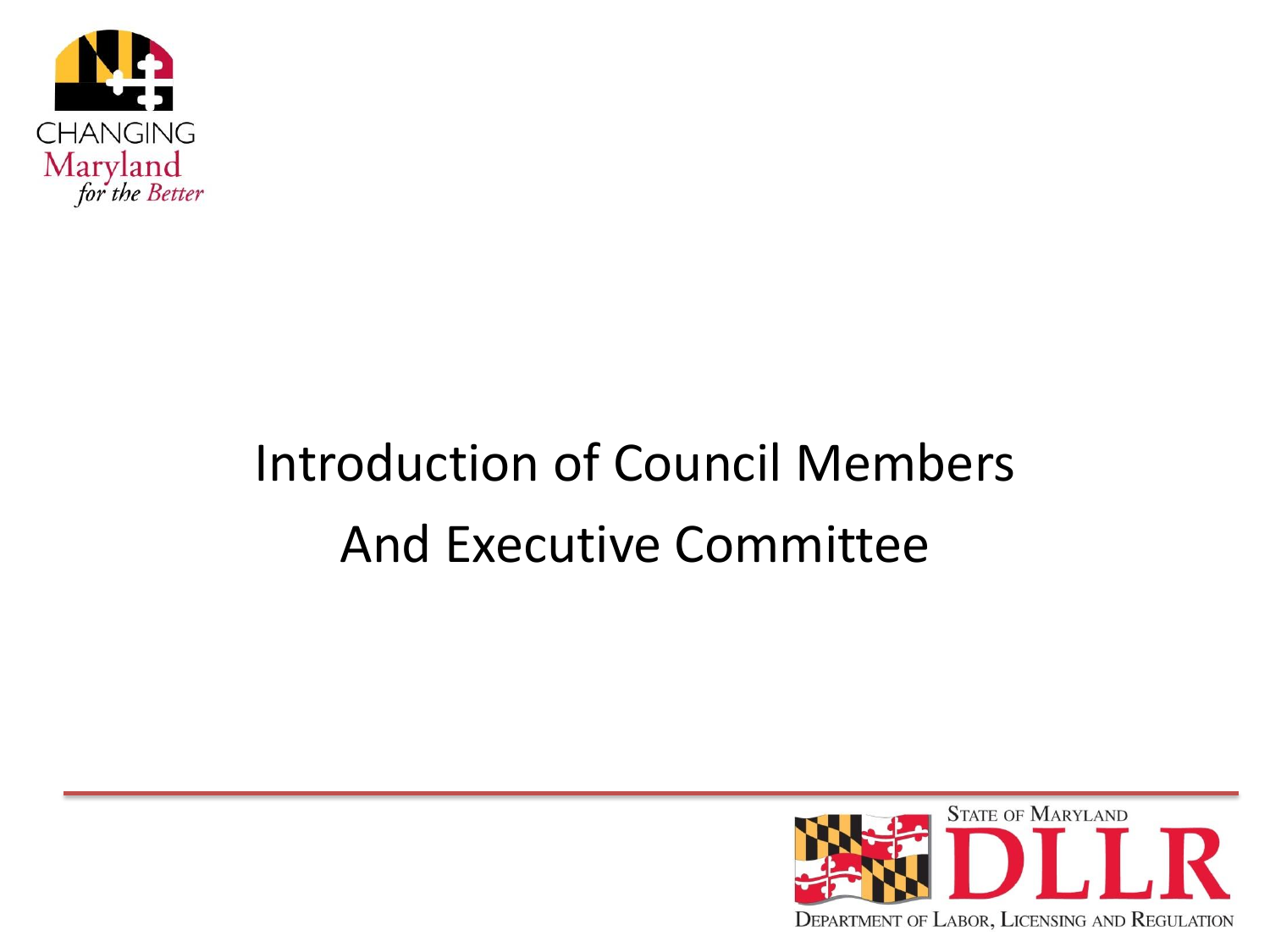

#### The Maryland Partnership for Teaching and Learning K-16

• 2002 Memorandum of Understanding between Maryland State Department of Education, the Maryland Higher Education Commission, and the University System of Maryland.

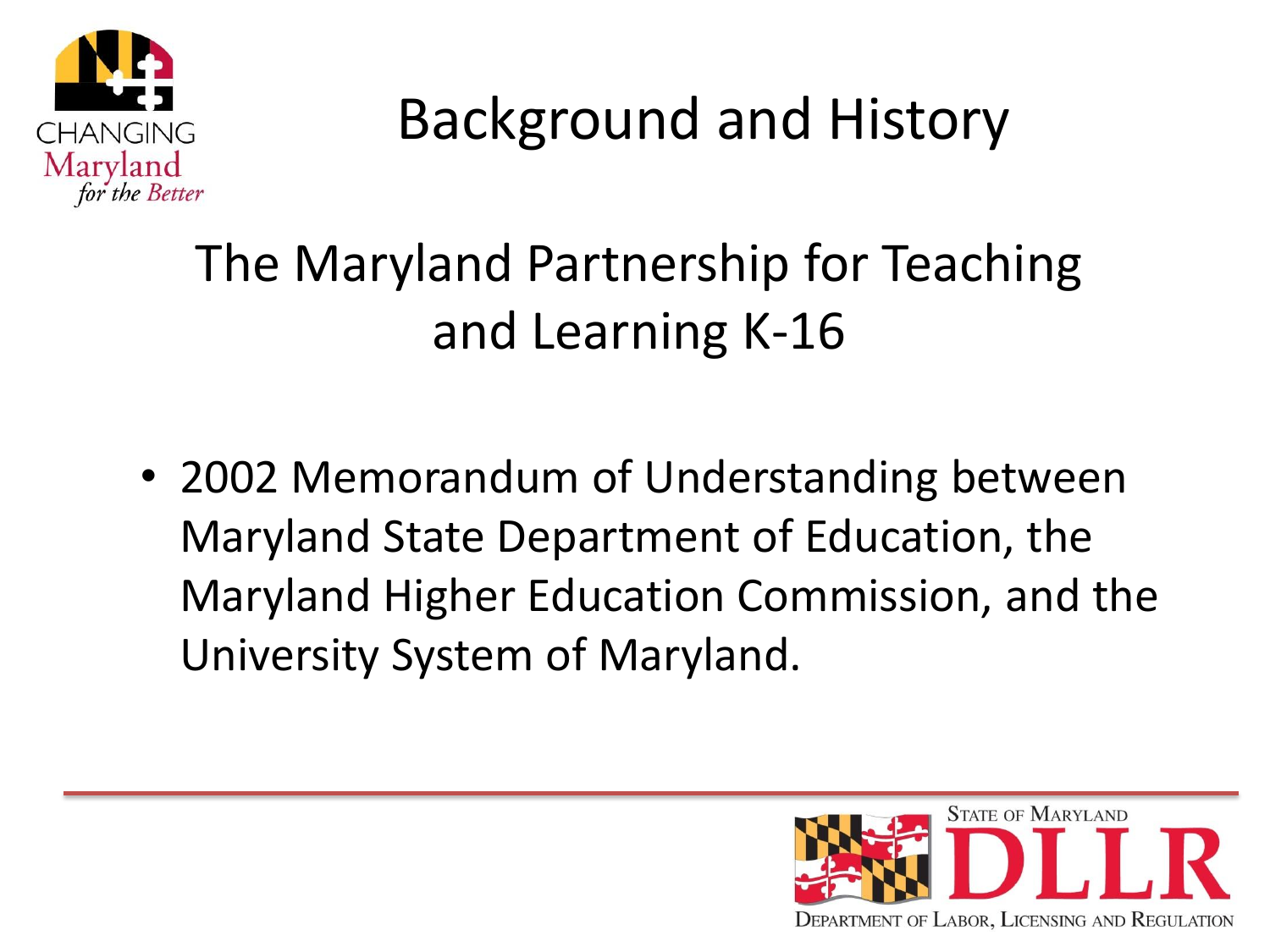

#### The Maryland Partnership for Teaching and Learning K-16

- **Vision:** To achieve educational excellence through a statewide learning community
- **Mission:** The K-16 Partnership provides leadership to and builds links among schools, school districts, colleges, universities, businesses, parents, students, and communities to promote excellence in teaching and learning

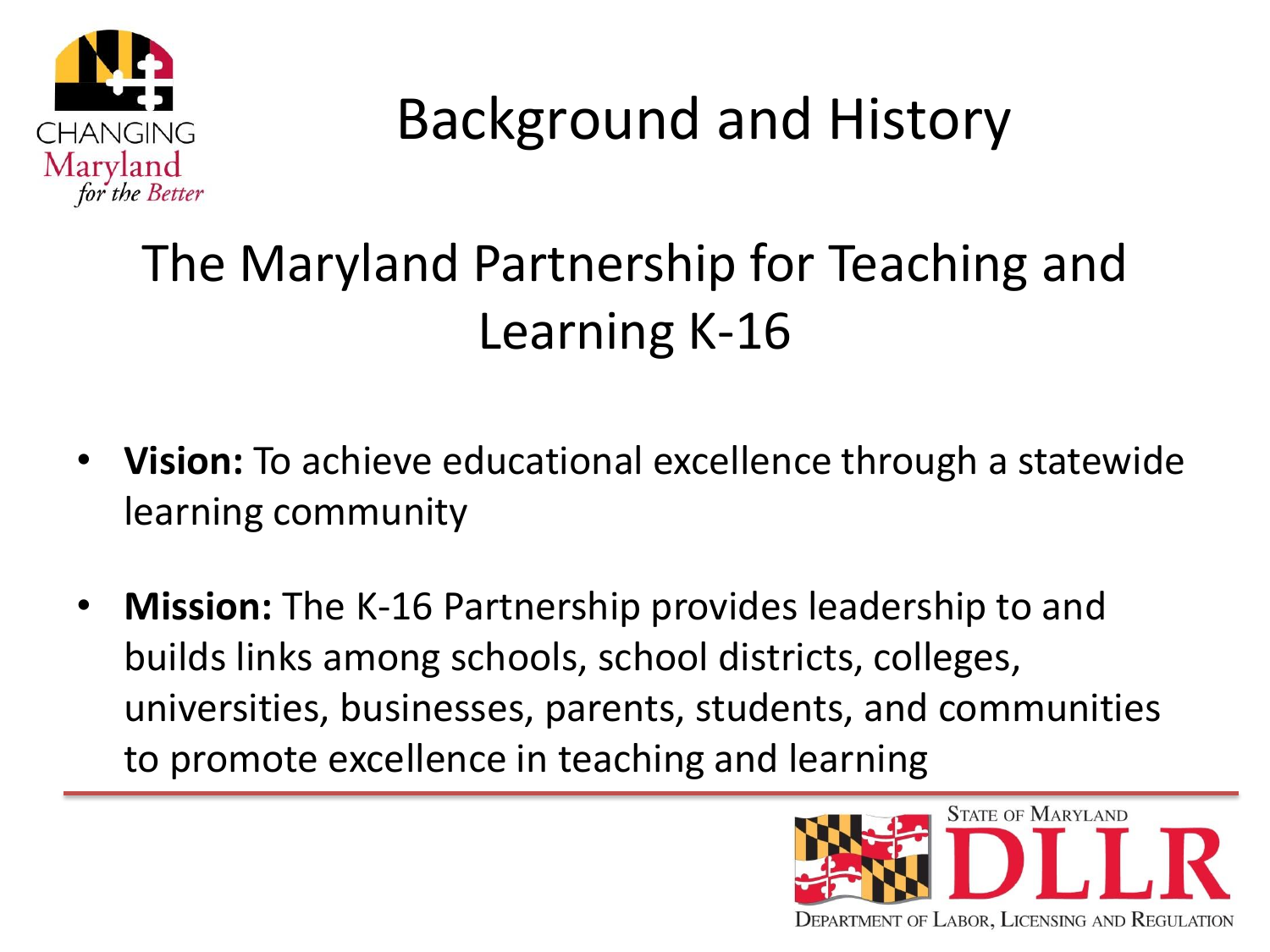

#### Executive Order 01.01.2007.20

- Governor's P-20 Leadership Council
	- Expanded state-agency representation to include the Department of Labor, Licensing and Regulation and the Department of Commerce.
	- Expanded appointed membership to include 35 members representing the education, workforce creation and business communities.

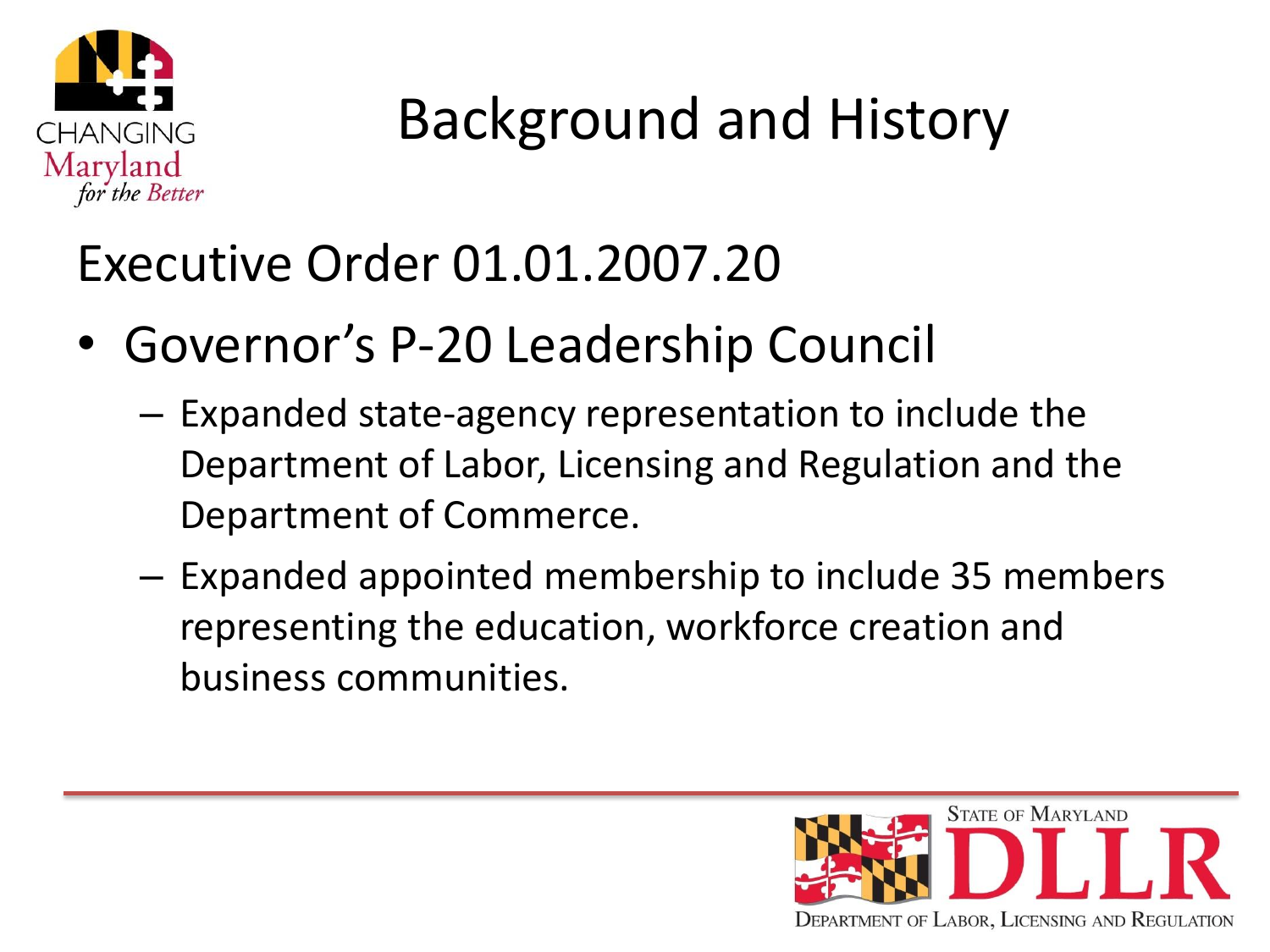

#### Executive Order 01.01.2007.20

- Governor's P-20 Leadership Council
	- Created an Executive Committee to direct the Council in its work.
	- Established 17 Areas of Focus for the Council to investigate ways to improve education, advance workforce creation, and make the State more competitive.

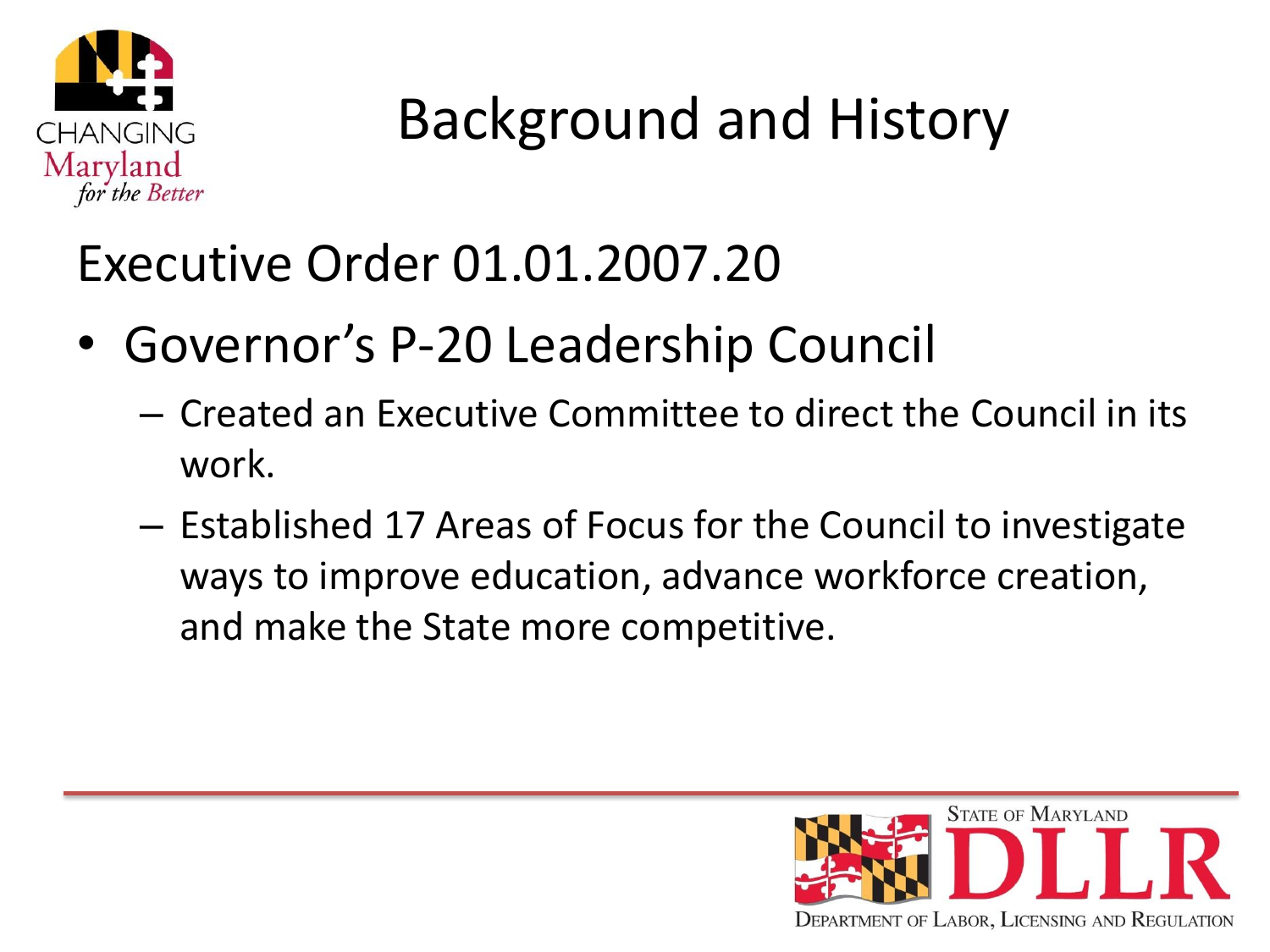

Governor's P-20 Leadership Council of Maryland

- Chapter 191 of the Acts of 2010
	- Senate Bill 286/ House Bill 466
- Codified the Council in state law
- Expanded membership to include:
	- 2 Senators and 2 Delegates
	- 2 members of an employee organization that represents elementary and secondary school personnel
	- 2 representatives of nonpublic elementary and secondary schools
	- 6 additional members with experience and knowledge that will benefit the work of the council.

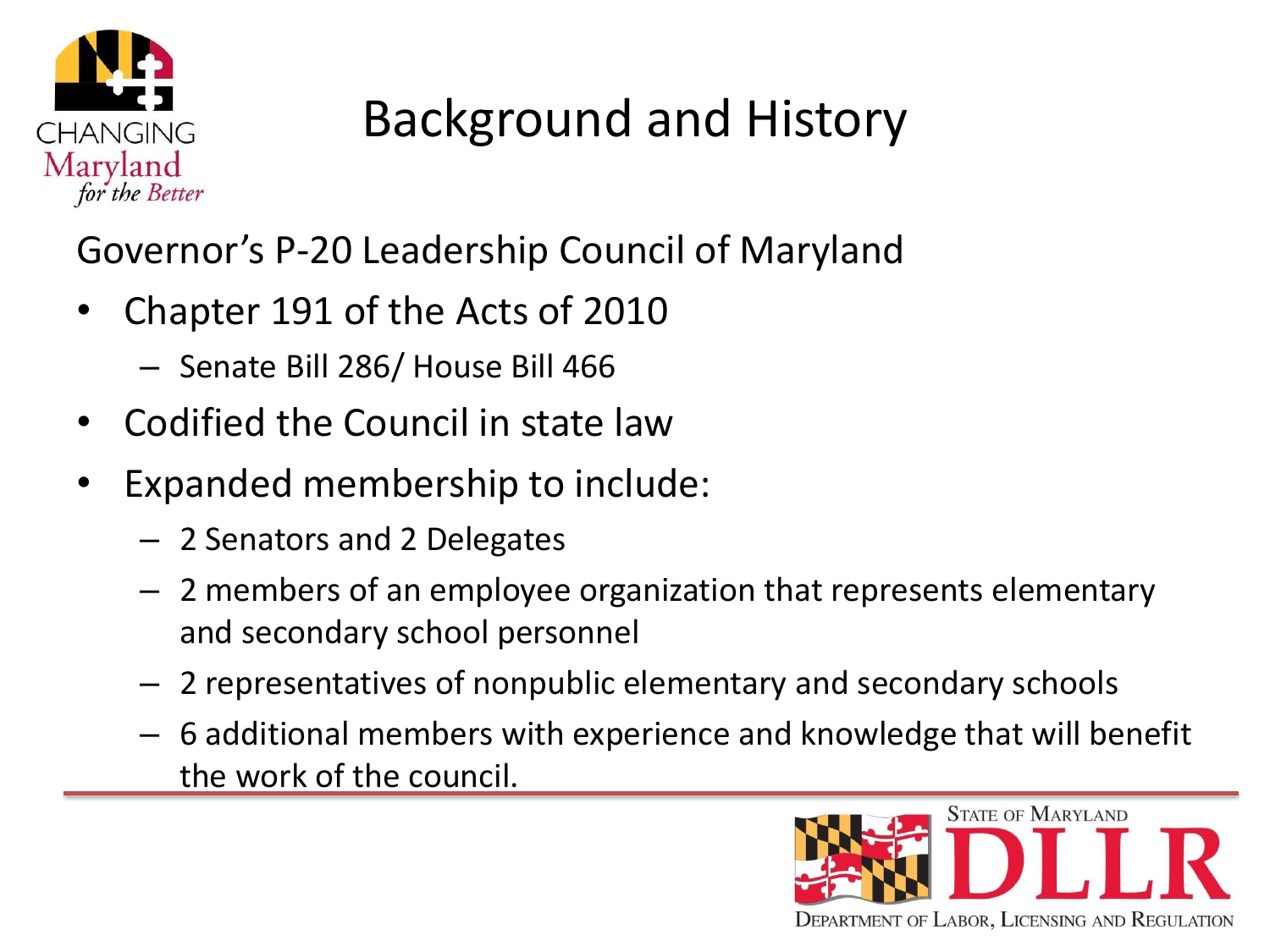

The Council shall investigate ways to improve education, advance workforce creation, and make the state more competitive through some or all of the following strategies:

- 1. Ensuring the all students have the basic, critical thinking, and technical skills necessary to succeed in the modern workplace;
- 2. Reducing dropout rates and increasing retention and graduation rates in high school and college;
- 3. Improving student achievement and closing student achievement gaps;
- 4. Improving teaching quality;
- 5. Improving teacher retention;
- 6. Strengthening and expanding educational leadership programs;

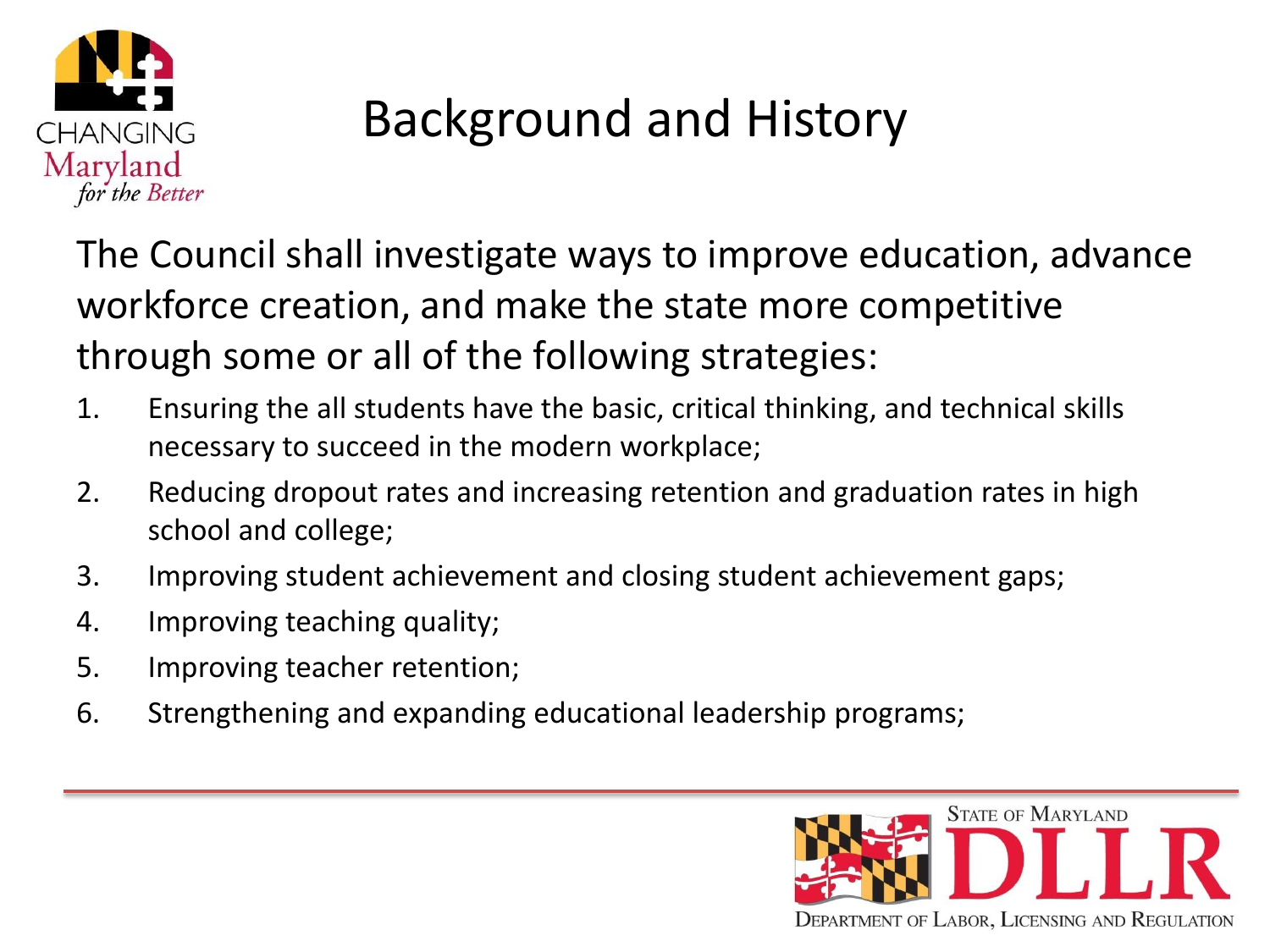

- 7. Redesigning career and technology education programs to meet college expectation and employer needs;
- 8. Expanding the availability of career and technology programs and high school centers;
- 9. Strengthening STEM programs at the high school and college levels;
- 10. Connecting high school expectations and college expectations with employer needs;
- 11. Creating pathways for all students to obtain college degrees;
- 12. Providing teachers the resources and professional training they need to help students reach higher standards;
- 13. Expanding opportunities for continuous learning;
- 14. Aligning high school graduation requirements with college readiness requirements;

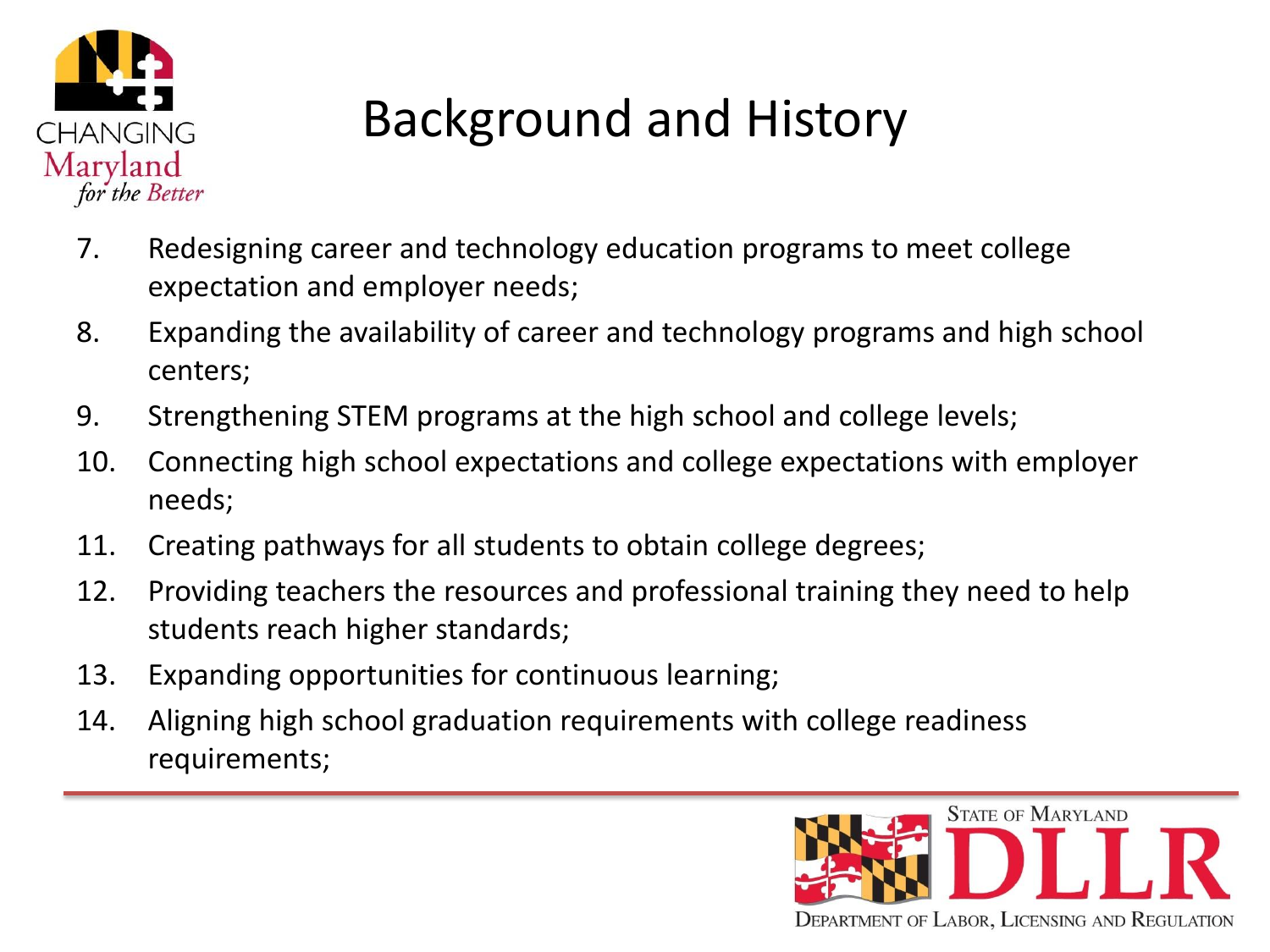

- 15. Improving the connections between the pre-kindergarten, primary, secondary, and higher education systems;
- 16. Creating programs and incentives to encourage mutually beneficial relationships between schools, school systems, higher education, and the business community; AND
- 17. Any other strategies requested by the Governor or General Assembly.
- The Council may establish other committees or task forces necessary to accomplish its work. These members do not have to be P-20 Council members.
- Must meet quarterly at such times and places as it determines.
- Shall report to the Governor and General Assembly by December 15 of each year setting forth any recommendations from the council and summarize the Council's activities during the preceding year.

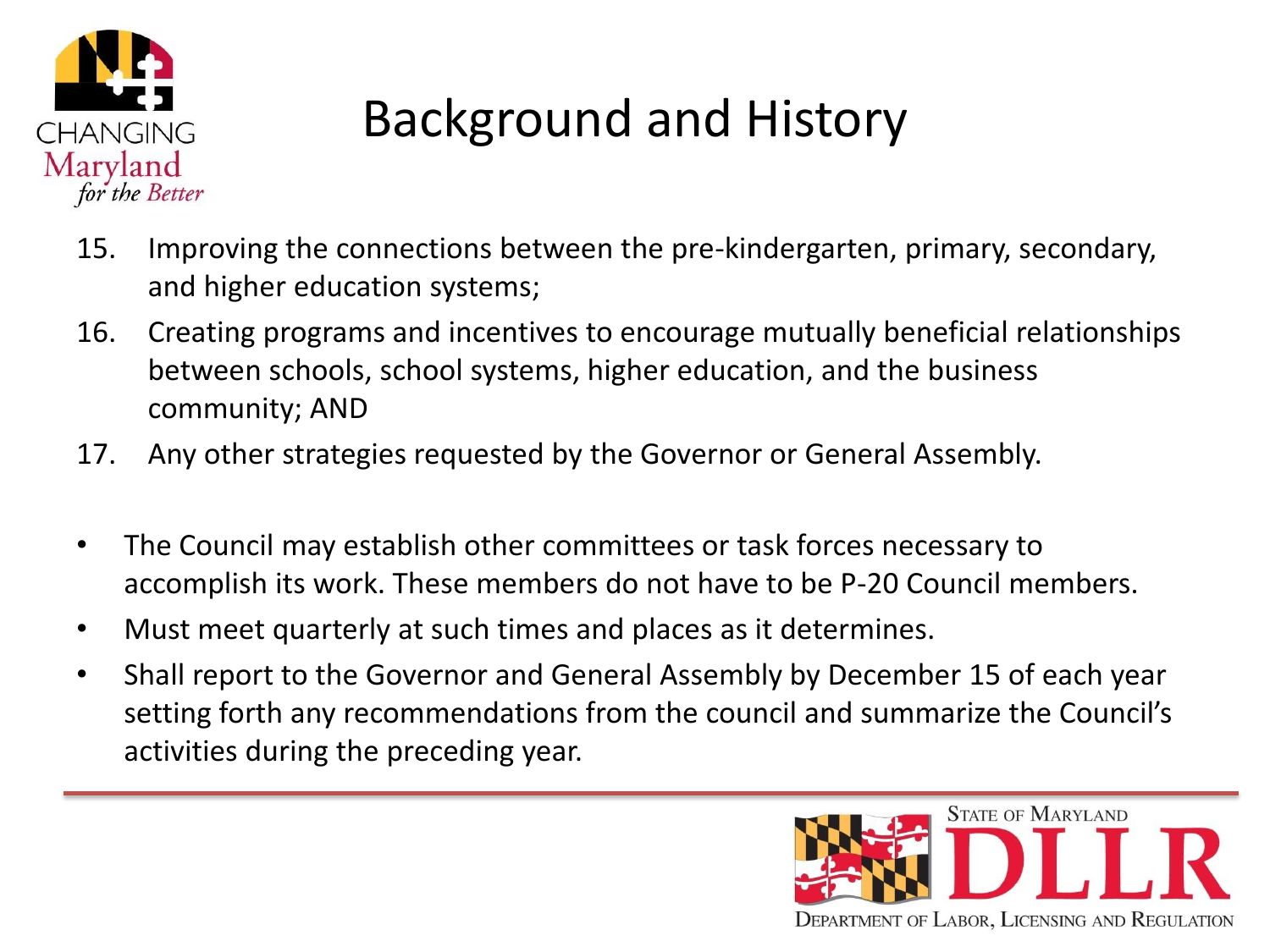

College and Career Readiness and College Completion Act of 2013

- Chapter 533 of the Acts of 2013
	- Senate Bill 740
- Added an 18<sup>th</sup> Area of Focus for the Council: Ensure college and career readiness and college completion strategies are implemented.
- Required a new biennial report on the progress of implementing college and career readiness and college completion strategies

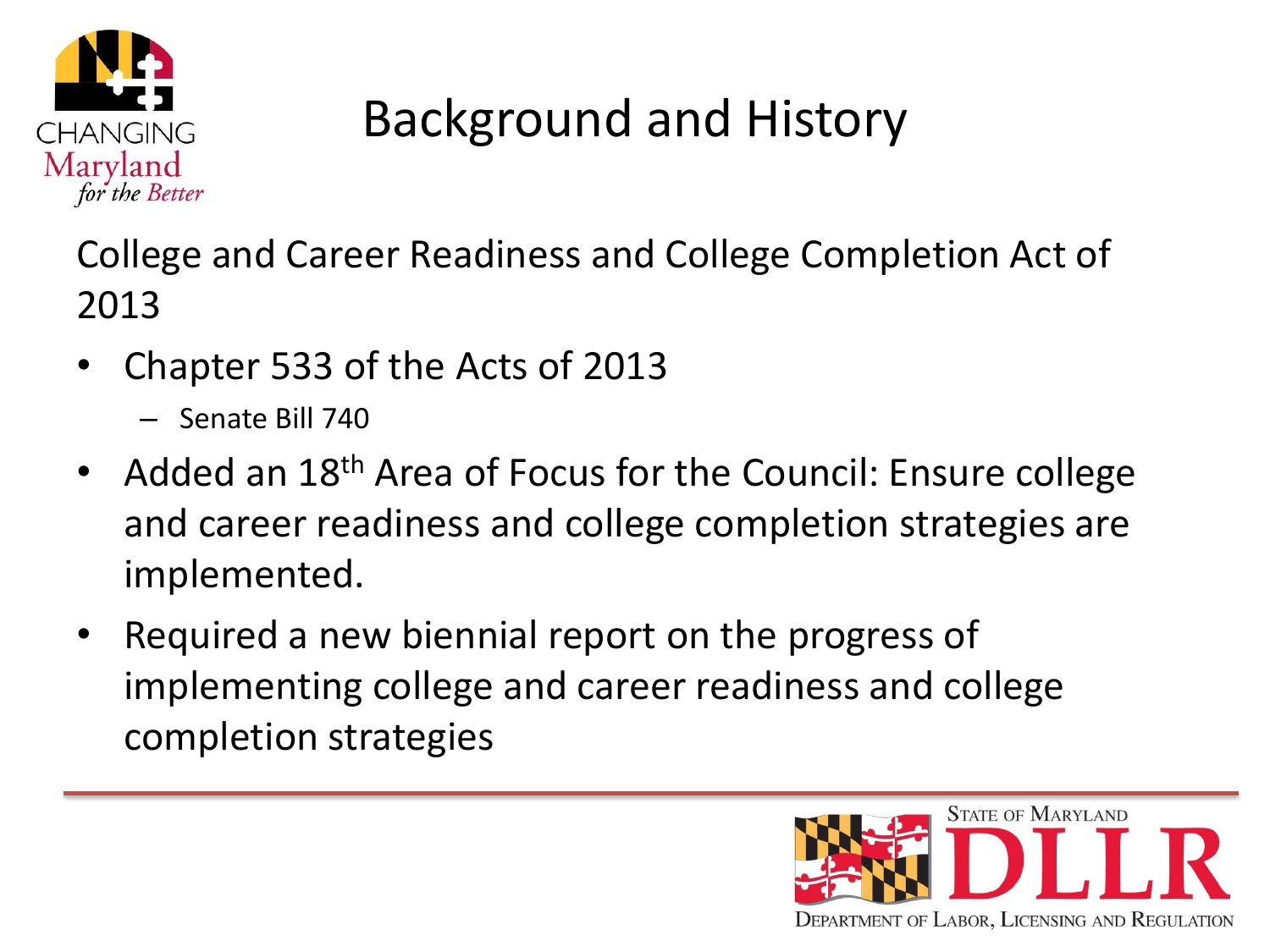

# Council Background II: Prior Goals, Task Forces and Reports

Dr. Jennie Hunter-Cevera Acting Secretary of Higher Education

Dr. Nancy Shapiro Associate Vice Chancellor for Education and Outreach University System of Maryland

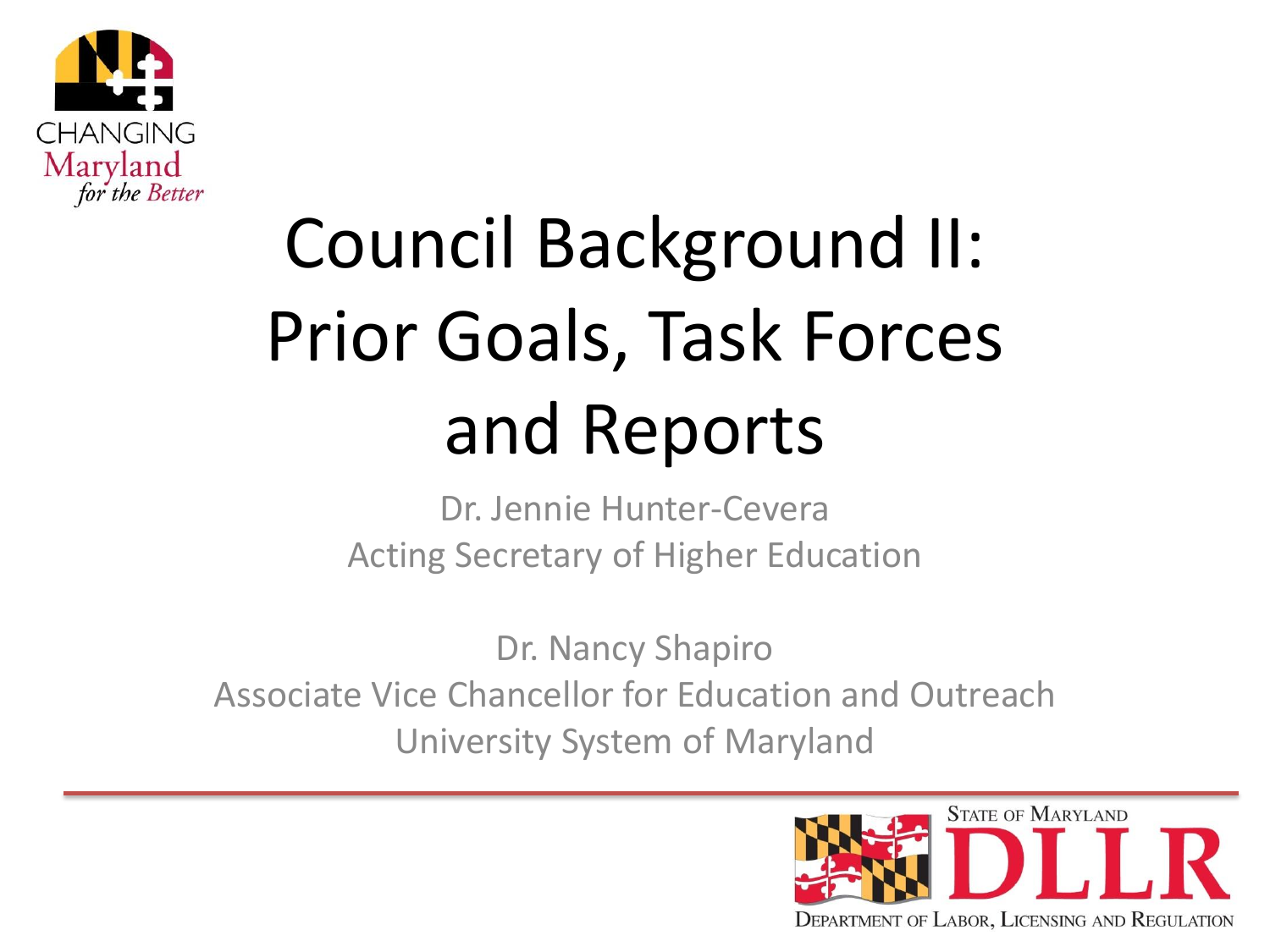

# 2014 Key Initiatives

#### The 2014 P-20 Council focused on five key initiatives:

- 1. Continuing to support the implementation of the Maryland College and Career Ready Standards and related assessments through the Partnership for the Assessment of College and Career Readiness (PARCC);
- 2. Expanding the state's postsecondary outreach and coordination efforts;
- 3. Strengthening education-workforce alignment partnerships;
- 4. Supporting the work of the P-20 Council Task Force on Teacher Education; and
- 5. Supporting the work of the P-20 Council Task Force on Arts Education in Maryland Schools.

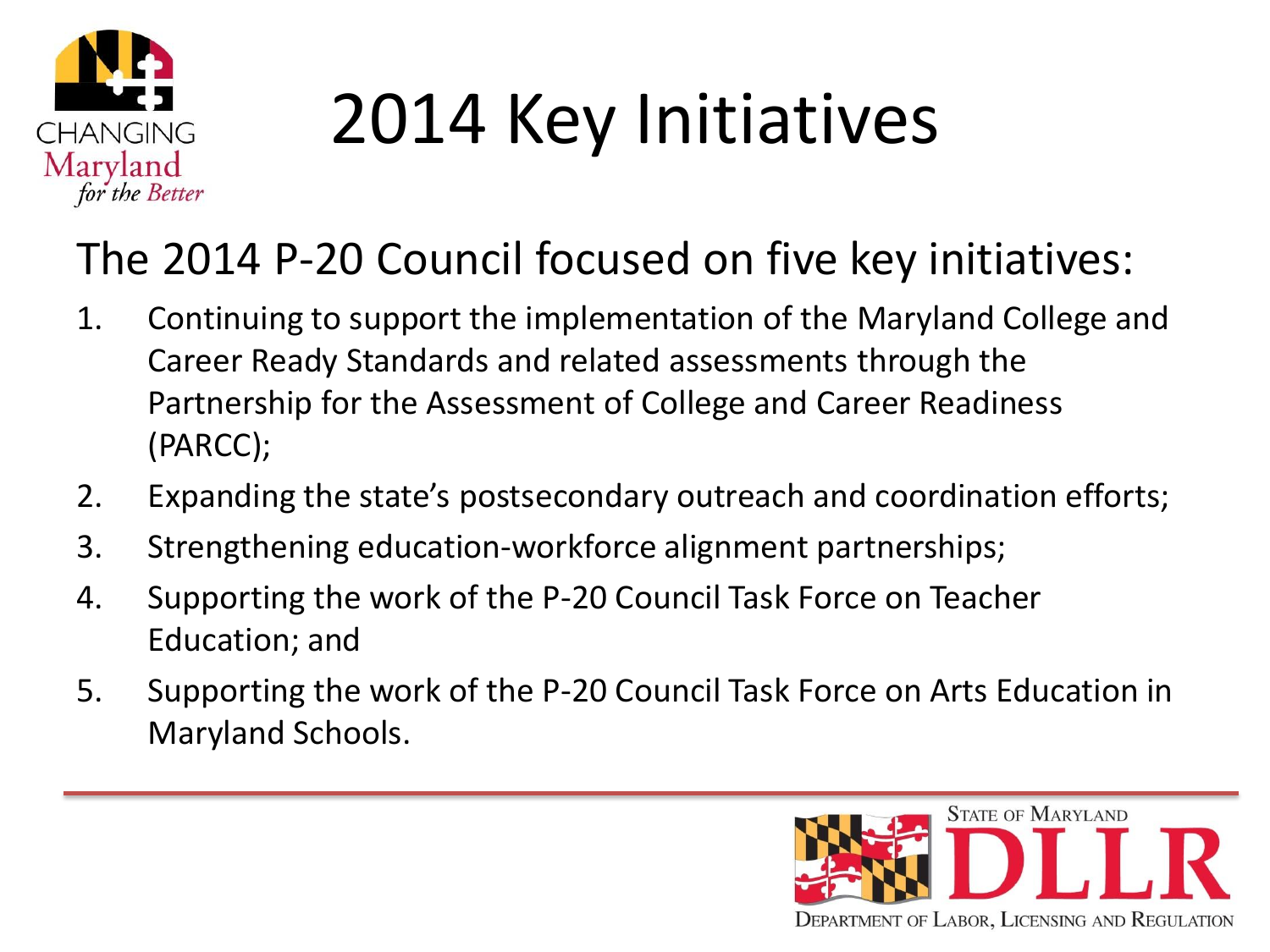

### Maryland Longitudinal Data Service and the P-20 Council

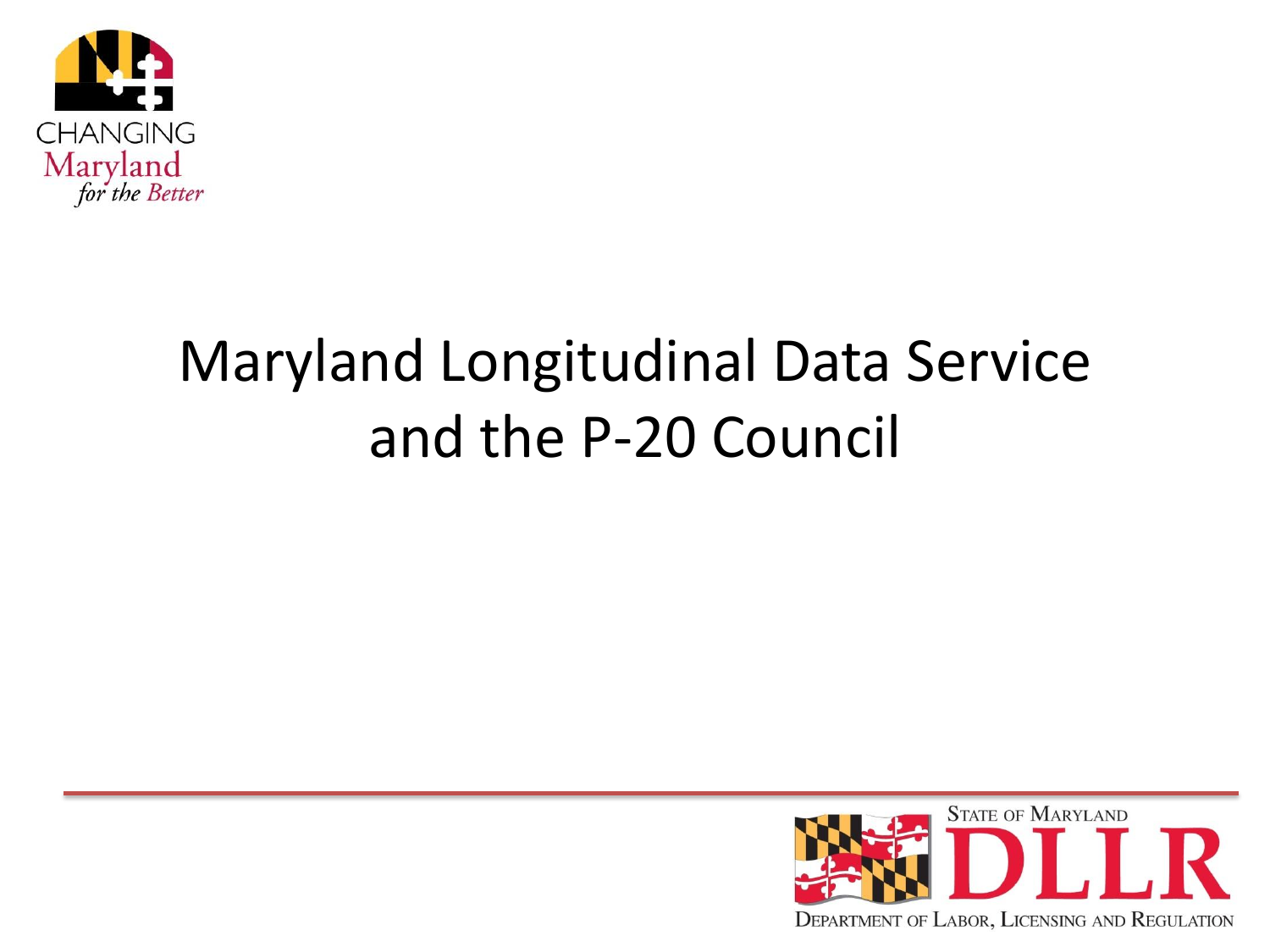

## P-20 Link to MLDS

#### Maryland Longitudinal Data System

- A dataset is **longitudinal** if it tracks the same type of information on the same subjects at multiple points in time.
- The purpose of the Maryland Longitudinal Data System (MLDS) is to generate timely and accurate information about student performance that can be used to improve the State's education system and guide decision makers at all levels.
- To accomplish this task, the MLDS collects and organizes individual-level student and workforce data from all levels of education and the State's workforce.

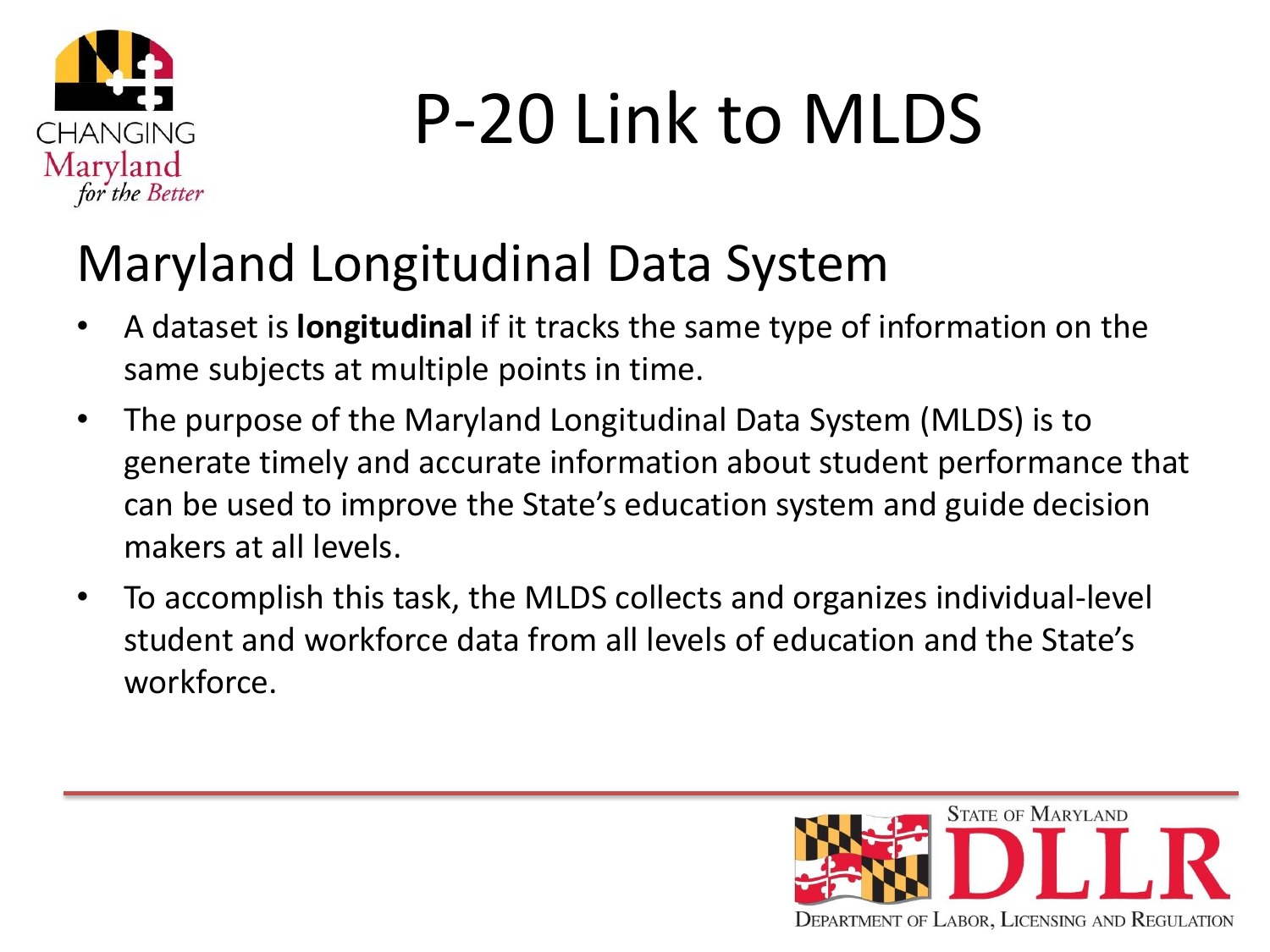

## P-20 Link to MLDS

#### MLDS Research Agenda

- The MLDS provides the ability to examine student preparation, progress and outcomes over time, across PreK-12, postsecondary education and training, and the workforce.
- Establishing the research agenda is the duty of the MLDS Governing Board.

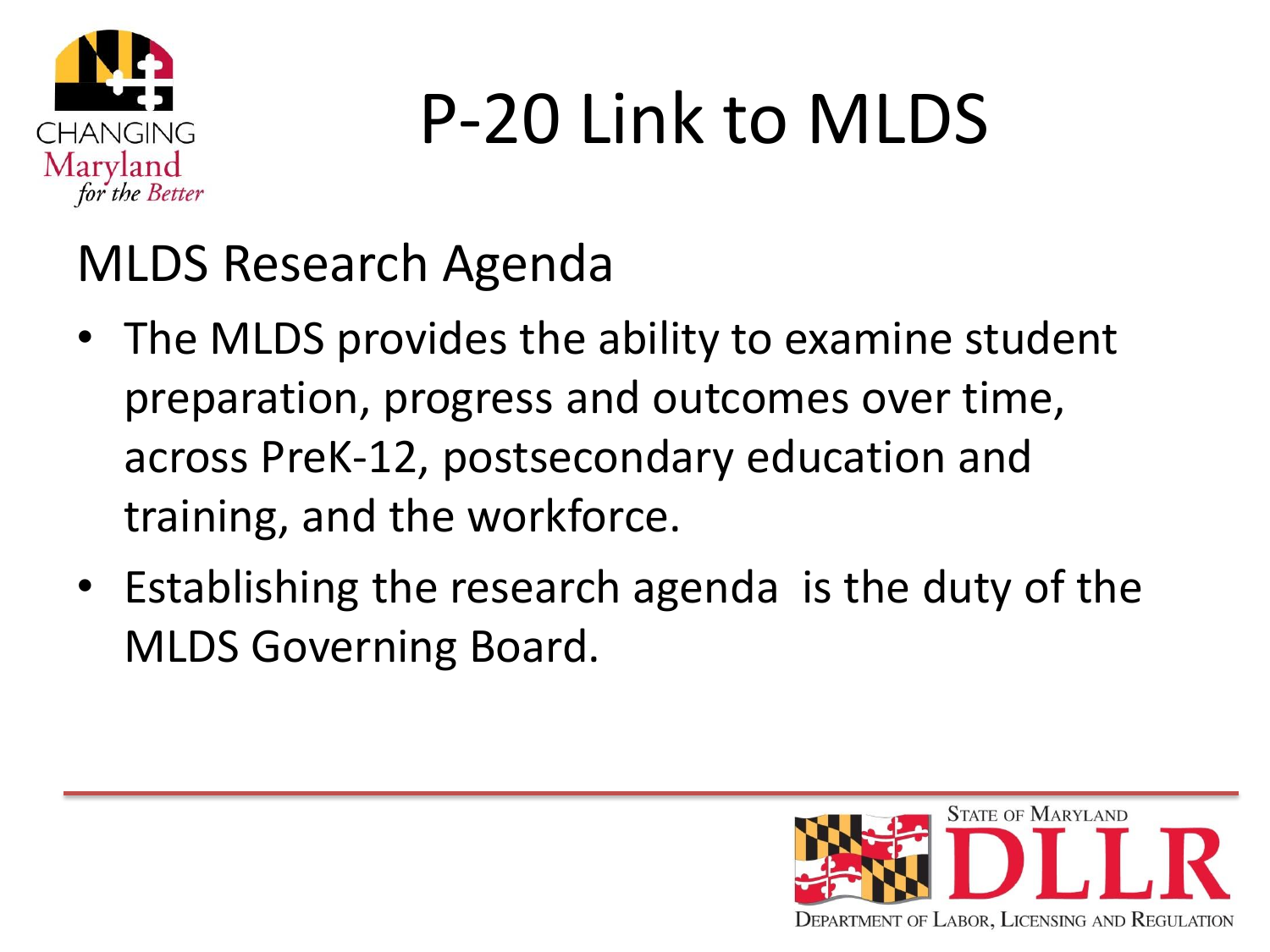

### Proposed Goals and Priorities for 2016

- **1. Workforce Development**
- **2. High School Equivalency/ GED**
- **3. Maryland Longitudinal Data System**
- **4. Teachers**
- **5. Common Core/PARCC**

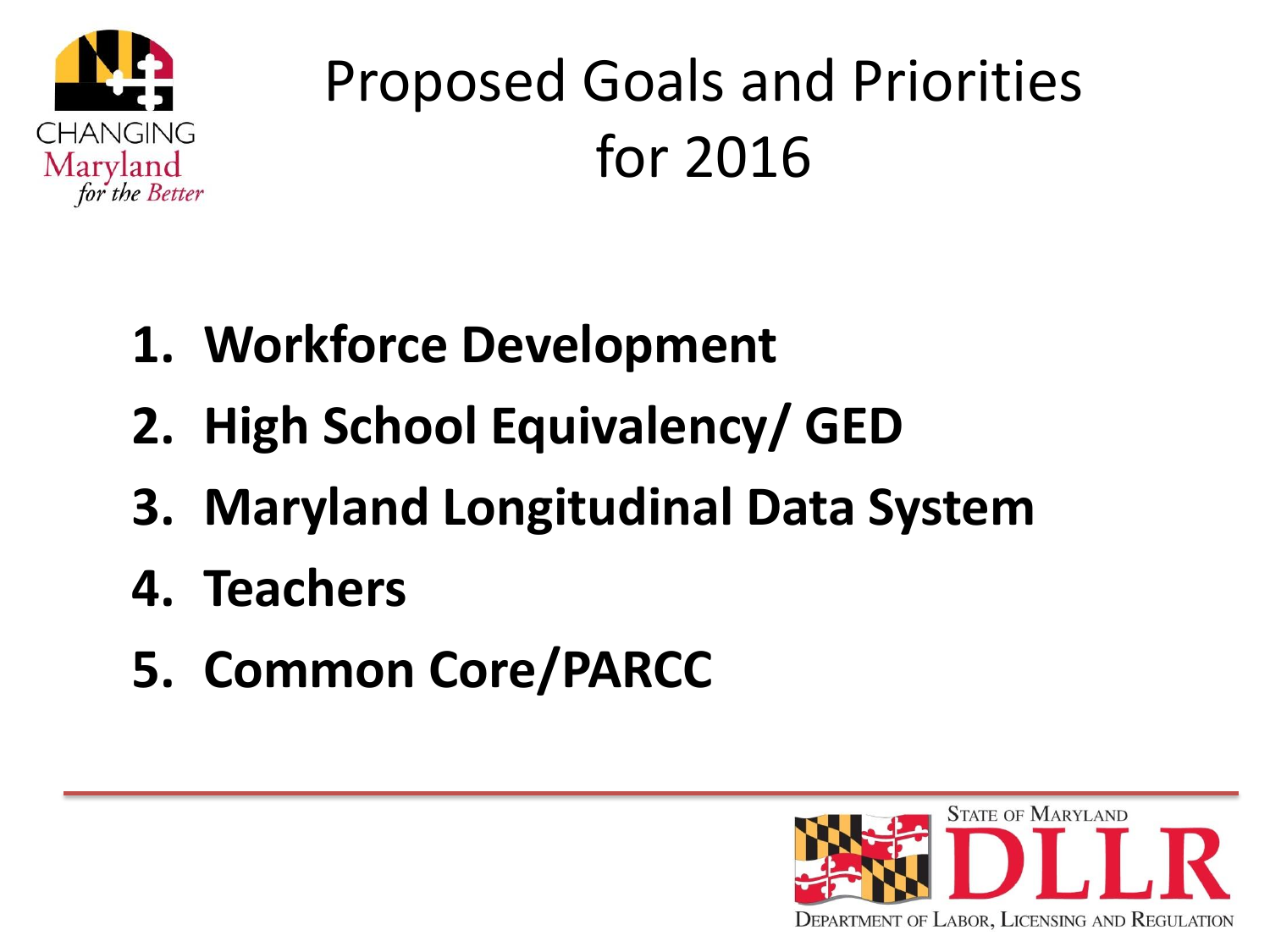

### Proposed Task Forces

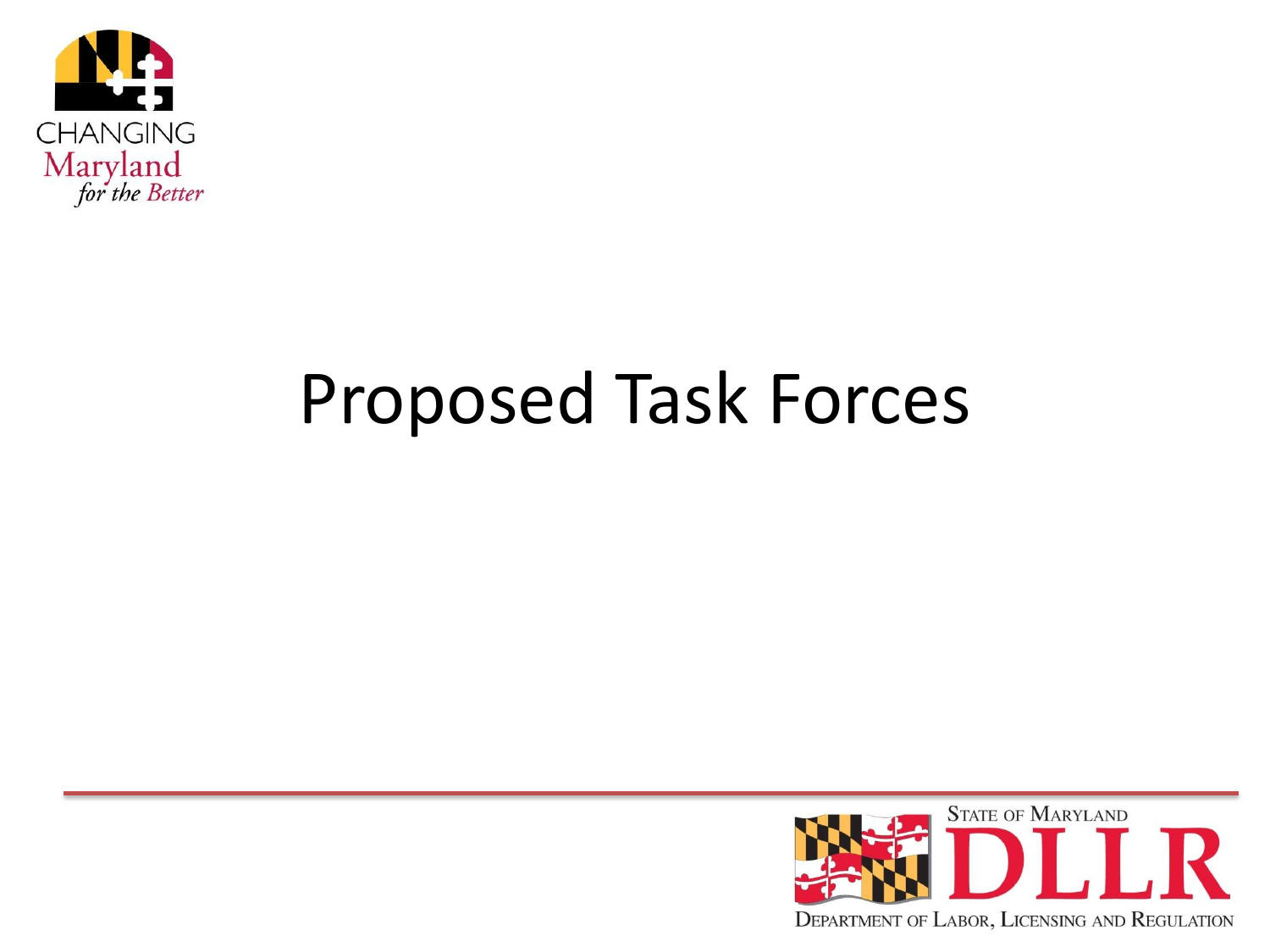

## New Council Business

- 2016 Council Meetings
	- $-$  Doodle Poll Winner: 1st Tuesday of the Month 9:30a.m. – 11:30a.m.
		- Tuesday, March 1, 2016
		- Tuesday, June 7, 2016
		- Tuesday, September 6, 2016
		- Tuesday, December 6, 2016